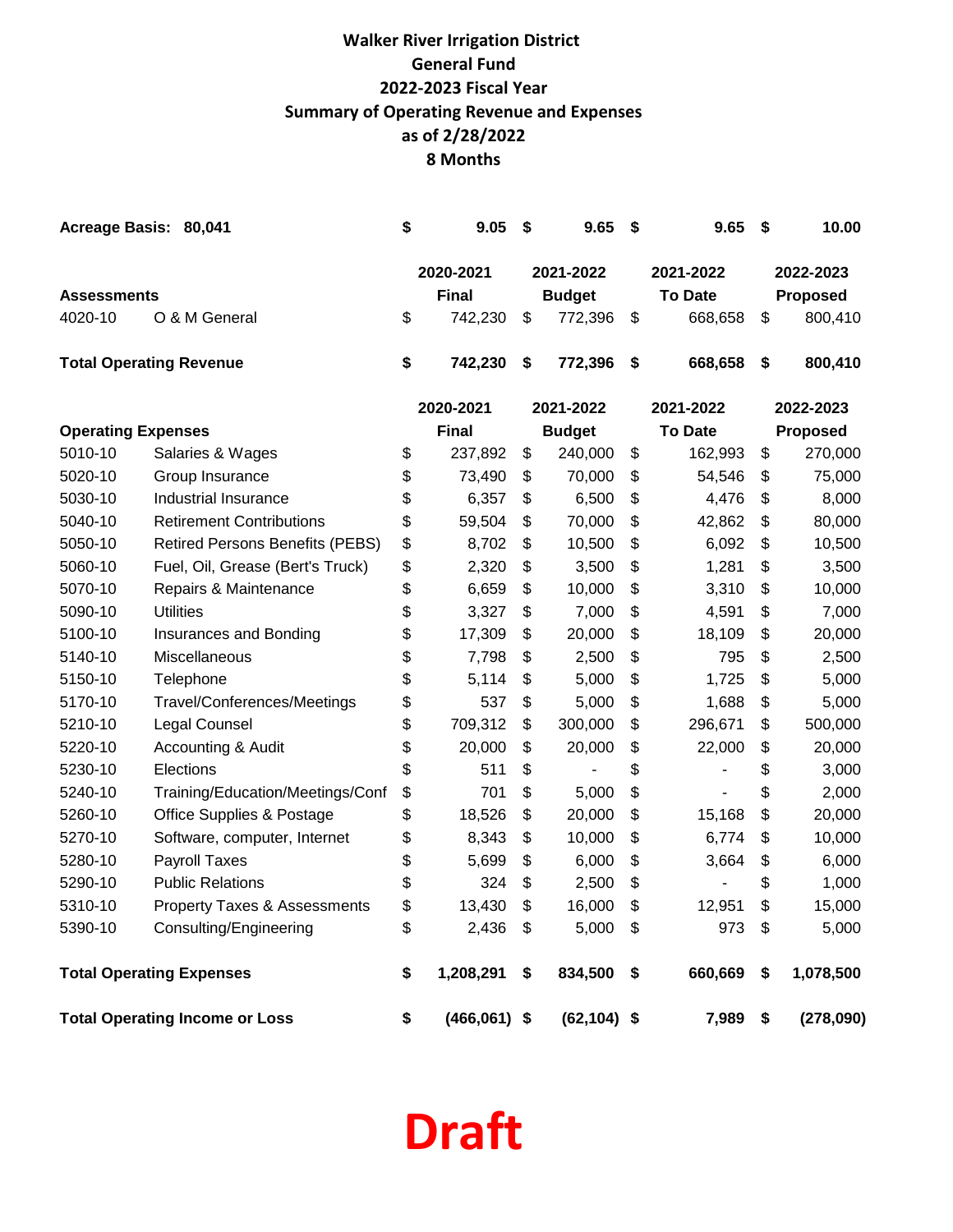### **8 Months Walker River Irrigation District General Fund 2022-2023 Fiscal Year Summary of Operating Revenue and Expenses as of 2/28/2022**

|                                    |                                           | 2020-2021     | 2021-2022     | 2021-2022                      |          | 2022-2023 |
|------------------------------------|-------------------------------------------|---------------|---------------|--------------------------------|----------|-----------|
|                                    | <b>Non - Operating Revenue</b>            | <b>Final</b>  | <b>Budget</b> | <b>To Date</b>                 |          | Proposed  |
| 4046-10                            | Wabuska Rent Income                       | \$<br>25,500  | \$<br>25,500  | \$<br>26,265                   | \$       | 26,265    |
| 4050-10                            | Rental Income (USBWC)                     | \$<br>8,300   | \$<br>18,000  | \$<br>12,000                   | \$       | 18,000    |
| 4000-10                            | Delinquent Assmnt Penalties & Interest    | \$<br>12,546  | \$<br>10,000  | \$<br>1,662                    | \$       | 10,000    |
| 4010-10                            | <b>Inspection Fees</b>                    | \$<br>840     | \$<br>300     | \$<br>150                      | \$       | 300       |
| 4110-10                            | Interest on Investments                   | \$<br>7,907   | \$<br>5,000   | \$                             | \$       | 7,000     |
| 4090-10                            | <b>Vehicle Sale</b>                       | \$            | \$            | \$                             | \$       |           |
| 4120-10                            | Miscellaneous Income                      | \$<br>32,686  | \$<br>20,000  | \$<br>$\blacksquare$           | \$       | 20,000    |
| 4100-10                            | <b>District Well Water Sales</b>          | \$<br>16,553  | \$<br>10,000  | \$                             | \$       | 10,000    |
| 4130-10                            | <b>Grant Writing &amp; Management</b>     | \$            | \$<br>5,000   | \$                             | \$       | 5,000     |
| <b>Total Non-Operating Revenue</b> |                                           | \$<br>104,332 | \$<br>93,800  | \$<br>40,077                   | \$       | 96,565    |
|                                    |                                           | 2020-2021     | 2021-2022     | 2021-2022                      |          | 2022-2023 |
| <b>Capital Outlay</b>              |                                           | <b>Final</b>  | <b>Budget</b> | <b>To Date</b>                 | Proposed |           |
|                                    | Paint Building                            | \$            | \$            | \$                             | \$       |           |
|                                    | Office storage cabinets                   | \$            | \$            | \$                             | \$       |           |
|                                    | <b>Facility Repairs</b>                   | \$            | \$            | \$<br>$\overline{\phantom{a}}$ | \$       |           |
|                                    | New Vehicle                               | \$            | \$            | \$                             | \$       |           |
| 5340-10                            | 10-644 District Well Expense              | \$<br>21,524  | \$            | \$<br>8,227                    | \$       |           |
|                                    | <b>Total Non-Operating Expenses</b>       | \$<br>21,524  | \$            | \$<br>8,227                    | \$       |           |
|                                    | <b>Total Non-Operating Income or Loss</b> | \$<br>82,808  | \$<br>93,800  | \$<br>31,850                   | \$       | 96,565    |

**Grant Management: Base fee of \$4000 which covers correspondence with grantor, office supplies, phone calls, meetings, tracking and reporting.**

**Grant Writer: \$35.00/hr for grant writing**

**Clerical Fee: \$35/hr for outside tasks beyond the day-to-day duties of staff in excess of 1 hour. To be billed in half hour increments.** 

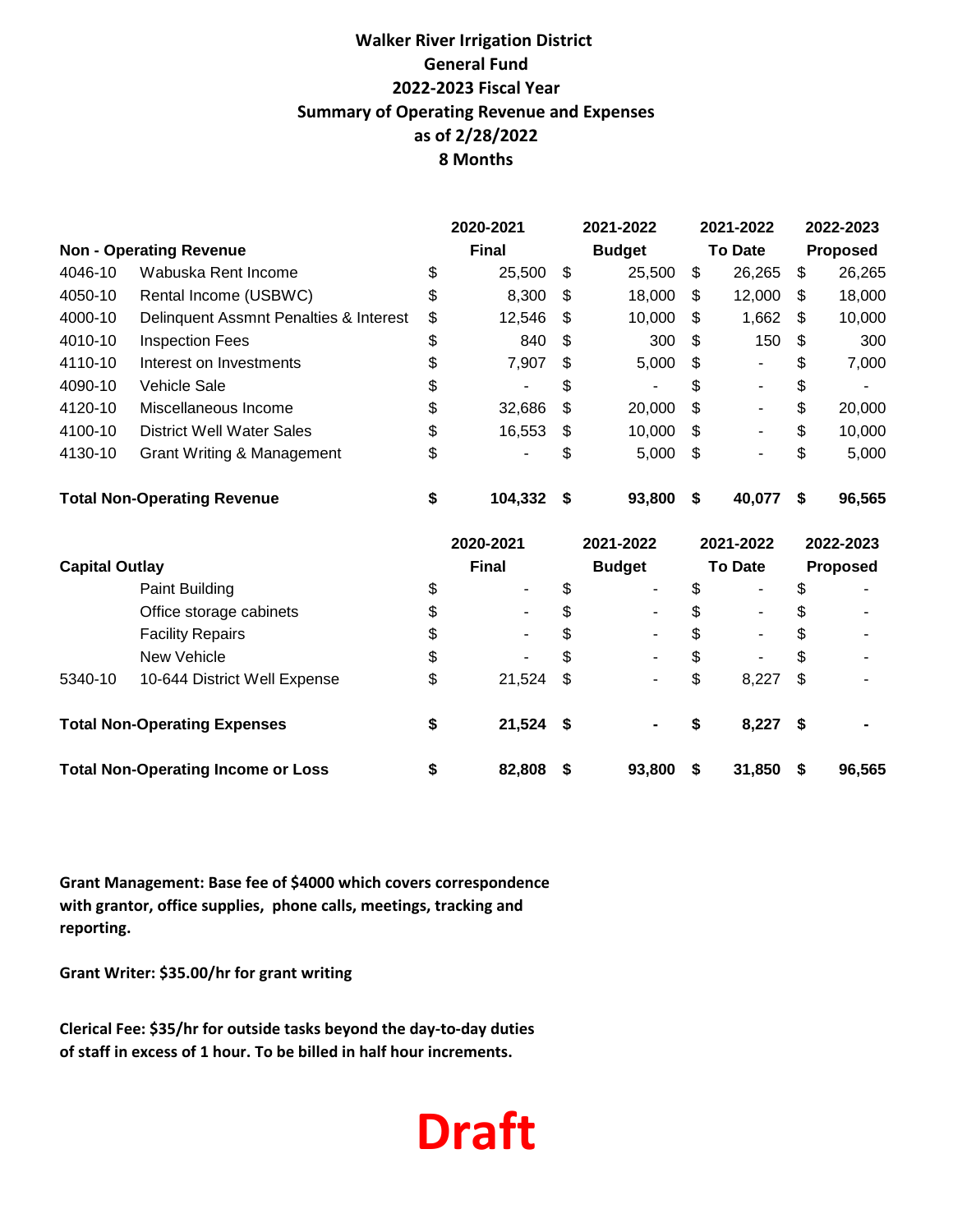# **8 Months Walker River Irrigation District Reservoir Fund 2022-2023 Fiscal Year Summary of Operating Revenue and Expenses as of 2/28/2022**

| Acre Feet Basis: 81,755               |                                    | \$ | 4.10                      | \$                    | 4.20                       | \$            | 4.20                        | S          | 4.35                         |
|---------------------------------------|------------------------------------|----|---------------------------|-----------------------|----------------------------|---------------|-----------------------------|------------|------------------------------|
| <b>Assessments</b>                    |                                    |    | 2020-2021<br><b>Final</b> |                       | 2021-2022<br><b>Budget</b> |               | 2021-2022<br><b>To Date</b> |            | 2022-2023<br><b>Proposed</b> |
|                                       | O & M Reservoirs                   | \$ |                           |                       |                            | \$            |                             |            |                              |
| 4020-11                               |                                    |    | 336,511                   | \$                    | 343,371                    |               | 281,702                     | \$         | 355,634                      |
| <b>Total Operating Revenue</b>        |                                    | \$ | 336,511                   | \$                    | 343,371                    | \$            | 281,702                     | -\$        | 355,634                      |
|                                       |                                    |    | 2020-2021                 |                       | 2021-2022                  |               | 2021-2022                   |            | 2022-2023                    |
| <b>Operating Expenses</b>             |                                    |    | <b>Final</b>              |                       | <b>Budget</b>              |               | <b>To Date</b>              |            | <b>Proposed</b>              |
| 5010-11                               | Salaries & Wages                   | \$ | 19,673                    | \$                    | 50,000                     | \$            | 13,115                      | \$         | 50,000                       |
| 5020-11                               | Group Insurance                    | \$ |                           | \$                    | 10,000                     | \$            |                             | \$         | 10,000                       |
| 5030-11                               | Industrial Insurance               | \$ | 880                       | \$                    | 3,000                      | \$            | 635                         | \$         | 3,000                        |
| 5040-11                               | <b>Retirement Contributions</b>    | \$ |                           | \$                    | 10,000                     | \$            |                             | \$         | 10,000                       |
| 5060-11                               | Fuel, Oil, Grease                  | \$ | 1,939                     | \$                    | 5,000                      | \$            | 2,310                       | \$         | 5,000                        |
| 5070-11                               | Repair & Maintenance               | \$ | 8,672                     | \$                    | 50,000                     | \$            | 488                         | \$         | 50,000                       |
| 5080-11                               | <b>Supplies &amp; Small Tools</b>  | \$ | 1,071                     | \$                    | 650                        | \$            |                             | \$         | 650                          |
| 5090-11                               | <b>Utilities</b>                   | \$ | 404                       | \$                    | 700                        | \$            | 261                         | \$         | 700                          |
| 5120-11                               | Water Gauging/ Water Quality       | \$ | 55,268                    | \$                    | 45,000                     | \$            | 28,114                      | \$         | 45,000                       |
| 5140-11                               | <b>Miscellaneous</b>               | \$ |                           | \$                    | 1,500                      | \$            |                             | \$         | 1,500                        |
| 5150-11                               | Telephone/Cell Phone               | \$ | 3,152                     | \$                    | 3,000                      | \$            | 1,574                       | \$         | 3,000                        |
| 5210-11                               | Legal Counsel                      | \$ | 17,257                    | \$                    | 30,000                     | \$            | 26,108                      | \$         | 30,000                       |
| 5270-11                               | <b>Computer Expense</b>            | \$ | 62                        | \$                    | 1,000                      | \$            |                             | \$         | 1,000                        |
| 5280-11                               | Payroll Taxes                      | \$ | 1,726                     | \$                    | 3,000                      | \$            | 1,151                       | \$         | 3,000                        |
| 5300-11                               | Permits/Licenses                   | \$ | 14,322                    | \$                    | 30,000                     | \$            | 10,548                      | \$         | 30,000                       |
| 5310-11                               | <b>Property Taxes</b>              | \$ | 38,178                    | \$                    | 40,000                     | \$            | 38,510                      | \$         | 40,000                       |
| 5345-11                               | Propane Expense                    | \$ |                           | \$                    | 200                        | \$            |                             | \$         | 200                          |
| 5160-11                               | <b>Surveying/Engineering Costs</b> | \$ | 2,586                     | \$                    | 12,500                     | \$            | 15,236                      | \$         | 12,500                       |
| 5390-11                               | Consulting                         | \$ |                           | \$                    | 10,000                     | \$            |                             | \$         | 10,000                       |
| 6001-11                               | River Repair & Maintenance         | \$ |                           | \$                    | 7,500                      | \$            | -                           | \$         | 7,500                        |
| 6008-11                               | <b>Emergency Action Plan</b>       | \$ | 7,501                     | \$                    | 50,000                     | \$            |                             | \$         | 50,000                       |
| 6011-11                               | <b>SCADA</b>                       | \$ | 43,962                    | $\boldsymbol{\theta}$ | 21,500                     | \$            | 26,921                      | \$         | 45,000                       |
| <b>Contingency Fund @ 5%</b>          |                                    | \$ | 16,826                    | $\mathbf{\$}$         | 17,169                     | $\mathbf{\$}$ | 17,169                      | $\sqrt{3}$ | 17,782                       |
|                                       | <b>Total Operating Expenses</b>    |    | 233,479                   | \$                    | 401,719                    | \$            | 182,140                     | \$         | 425,832                      |
| <b>Total Operating Income or Loss</b> |                                    | \$ | 103,032                   | \$                    | $(58,348)$ \$              |               | 99,562 \$                   |            | (70, 197)                    |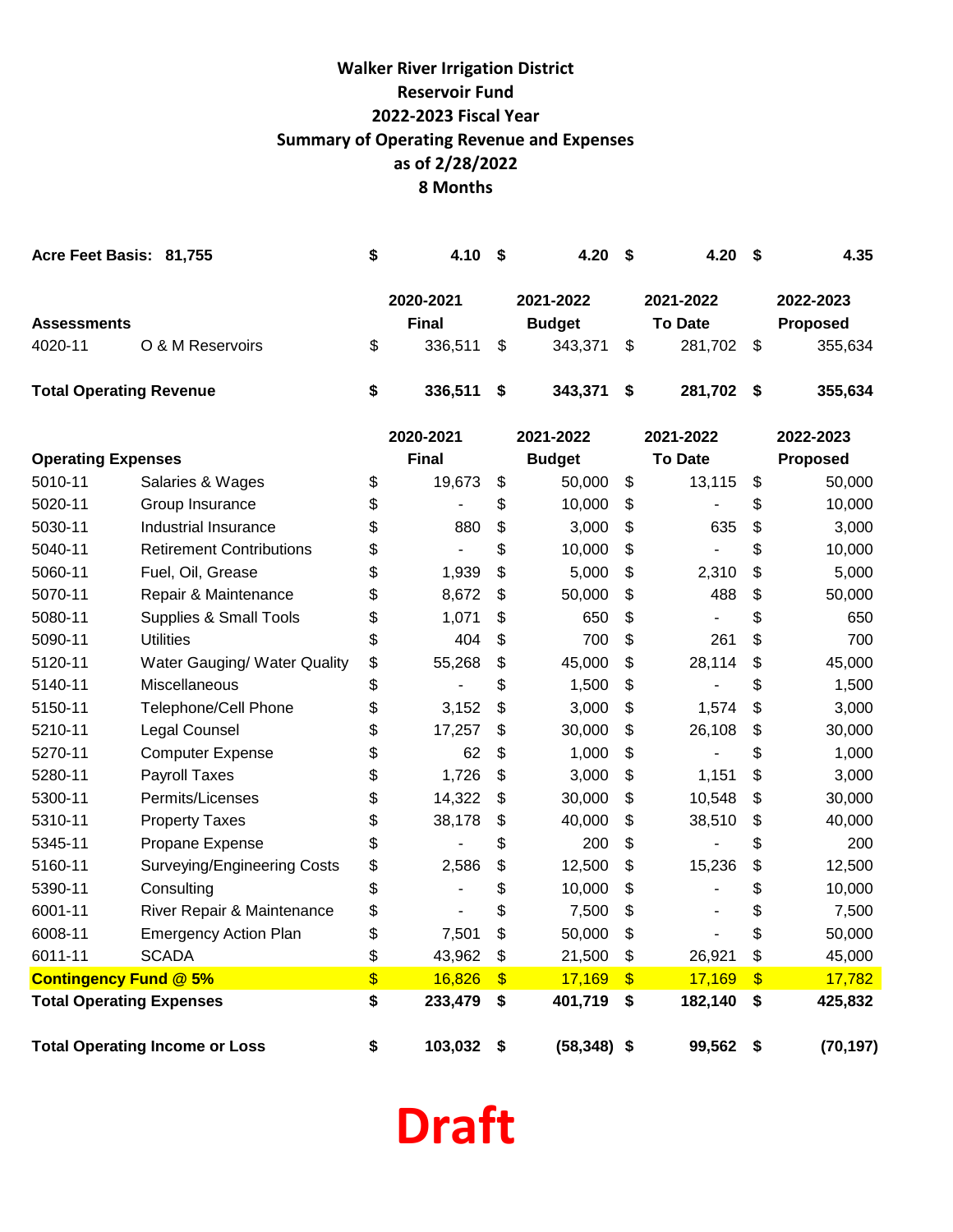# **8 Months Walker River Irrigation District Reservoir Fund 2022-2023 Fiscal Year Summary of Operating Revenue and Expenses as of 2/28/2022**

|                              |                                           |           | 2020-2021    |    | 2021-2022     |    | 2021-2022                |           | 2022-2023       |
|------------------------------|-------------------------------------------|-----------|--------------|----|---------------|----|--------------------------|-----------|-----------------|
| <b>Non-Operating Revenue</b> |                                           |           | <b>Final</b> |    | <b>Budget</b> |    | <b>To Date</b>           |           | Proposed        |
| 4030-11                      | <b>Topaz Marina Lease</b>                 | \$        | 1,350        | \$ | 1,350         | \$ | 1,500                    | \$        | 1,500           |
| 4040-11                      | <b>Bridgeport Concession</b>              | \$        | 13,963       | \$ | 8,100         | \$ |                          | \$        | 9,600           |
| 4035-11                      | <b>Bridgeport Pasture Lease</b>           | \$        | 25,260       | \$ | 25,260        | \$ | 25,260                   | \$        | 25,260          |
| 4045-11                      | Concession Income (Douglas Co)            | \$        | 45,651       | \$ | 25,000        | \$ |                          | \$        | 25,000          |
| 4210-11                      | Interfund Labor Revenue                   | \$        |              | \$ |               | S  |                          | \$        |                 |
| 4220-11                      | Measuring & Monitoring Revenue            | \$        |              | \$ | 10,000        | \$ |                          | \$        | 10,000          |
|                              | <b>Total Non-Operating Revenue</b>        | \$        | 86,224       | \$ | 69,710        | \$ | 26,760                   | S         | 71,360          |
|                              |                                           | 2020-2021 |              |    | 2021-2022     |    | 2021-2022                | 2022-2023 |                 |
| <b>Capital Outlay</b>        |                                           |           | <b>Final</b> |    | <b>Budget</b> |    | <b>To Date</b>           |           | <b>Proposed</b> |
|                              | Discharge Tube Inspection                 | \$        |              | \$ | 1,000         | \$ |                          | \$        | 1,000           |
|                              | Topaz Reservoir - Spraying & Grading      | \$        |              | \$ | 2,500         | \$ |                          | \$        | 2,500           |
|                              | <b>Topaz Reservoir Inlet Channel</b>      | \$        |              | \$ | 2,500         | \$ |                          | \$        | 2,500           |
| 5400-11                      | <b>Cloud Seeding</b>                      | \$        | 30,000       | \$ | 31,000        | \$ | $\overline{\phantom{a}}$ | \$        | 31,000          |
|                              | <b>Bridgeport repairs</b>                 | \$        |              | \$ | 3,500         | \$ |                          | \$        | 3,500           |
| 5510-11                      | Interfund Labor Expense                   | \$        | 3,720        | \$ |               | \$ |                          | \$        |                 |
|                              | <b>Total Non-Operating Expenses</b>       | \$        | 33,720       | \$ | 40,500        | \$ |                          | \$        | 40,500          |
|                              | <b>Total Non-Operating Income or Loss</b> | \$        | 52,504       | S  | 29,210        | S  | 26,760                   | S         | 30,860          |

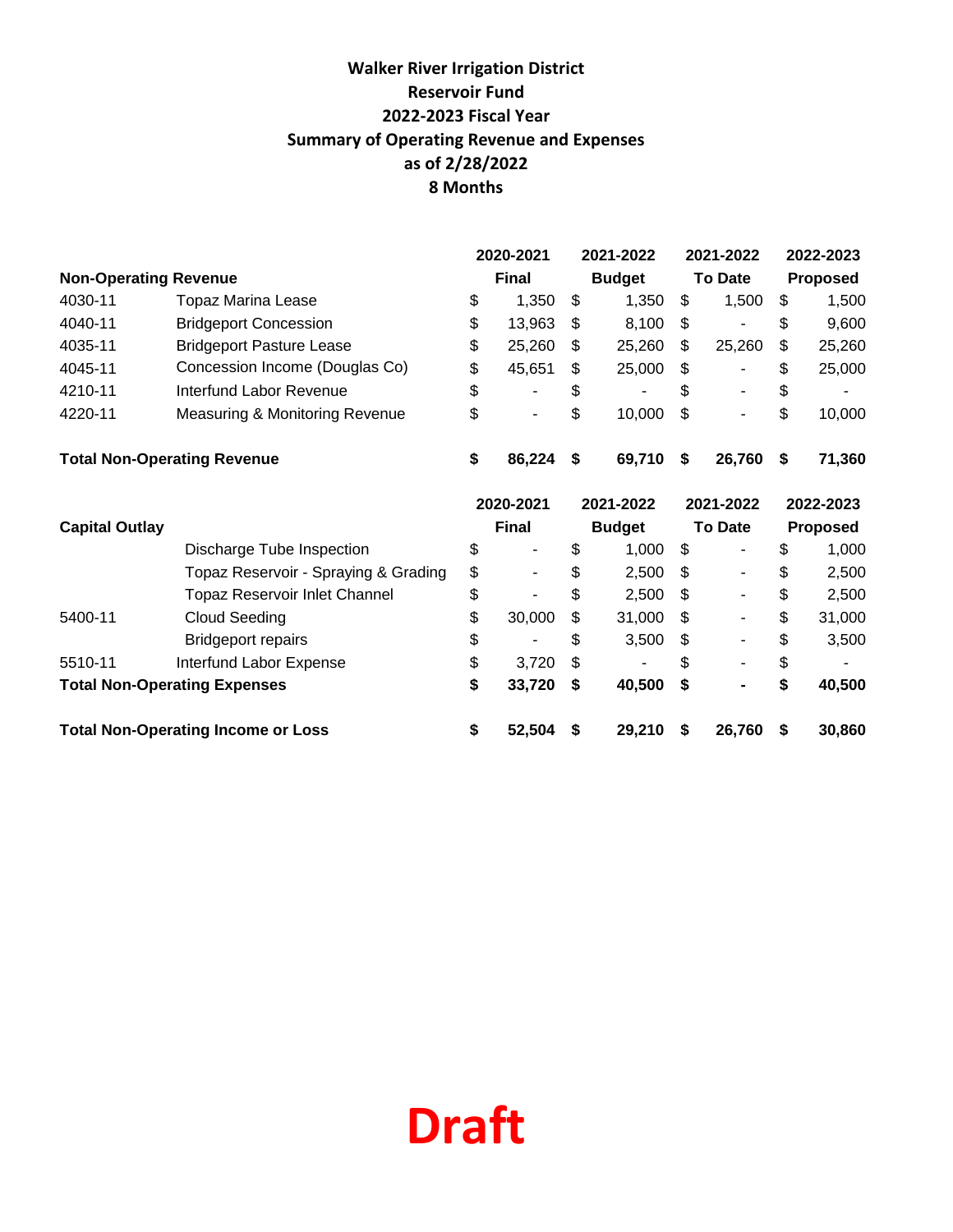#### **Walker River Irrigation District Reservoir Rental/ Survey Rates 2022-2023 Fiscal Year**

| Code           | <b>Equipment</b>             | <b>Rental Rate</b> | <b>WRID Interfund Rate</b> |
|----------------|------------------------------|--------------------|----------------------------|
| R1             | <b>Flowtracker</b>           | \$115/ Hour        | \$100/ Hour                |
| R <sub>2</sub> | Data Loggers                 | \$300/ Month       | \$200/ Month               |
| R3             | <b>Surveying Devices</b>     | \$100/ Hour        | \$75/ Hour                 |
| R4             | <b>Surveying Land/Canals</b> | \$100/ Hour        | \$75/ Hour                 |

**Pickups \$0.55/Mile**

**Charge out for technician \$47.00/Hr.**

**Fuel surcharge \$0.10 per mile/ \$1.00 per hour.**

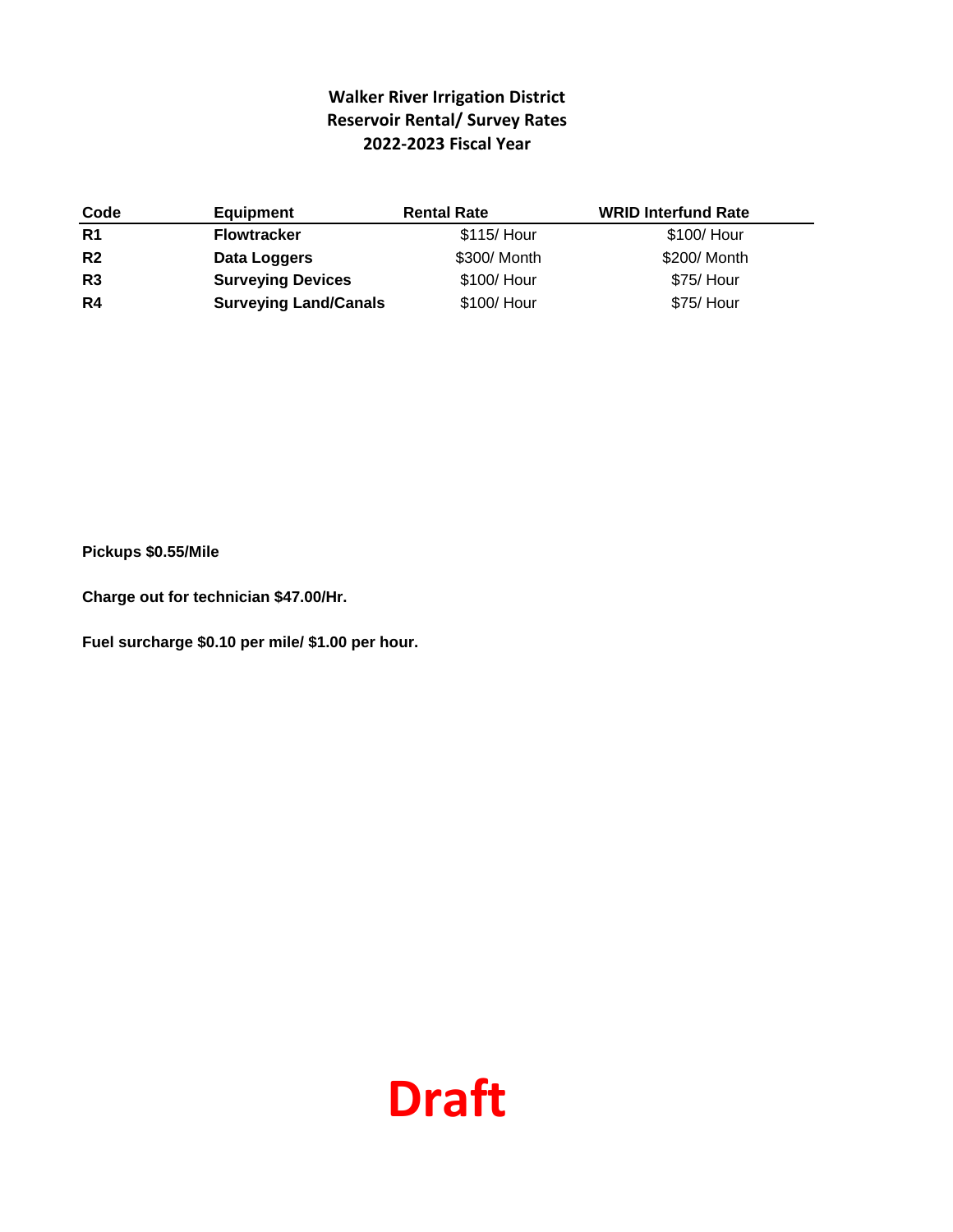# **Walker River Irrigation District Equipment Rental Fund 2022-2023 Fiscal Year Summary of Operating Revenue and Expenses as of 2/28/2022 8 Months**

| <b>Acreage Basis:</b>          | 80,041                                | \$ | 2.20         | \$<br>2.45          | \$<br>2.45     | \$<br>2.75      |
|--------------------------------|---------------------------------------|----|--------------|---------------------|----------------|-----------------|
|                                |                                       |    | 2020-2021    | 2021-2022           | 2021-2022      | 2022-2023       |
| <b>Assessments</b>             |                                       |    | <b>Final</b> | <b>Budget</b>       | <b>To Date</b> | <b>Proposed</b> |
| 4020-18                        | Assessments                           | \$ | 178,102      | \$<br>196,100       | \$<br>169,757  | \$<br>220,113   |
| 4090-18                        | <b>Material Sales</b>                 | \$ | 136,158      | \$<br>3,000         | \$<br>20,283   | \$<br>3,000     |
| 4120-18                        | Miscellaneous                         | \$ |              | \$                  | \$             | \$              |
| <b>Total Operating Revenue</b> |                                       | \$ | 314,260      | \$<br>199,100       | \$<br>190,040  | \$<br>223,113   |
|                                |                                       |    | 2020-2021    | 2021-2022           | 2021-2022      | 2022-2023       |
| <b>Operating Expenses</b>      |                                       |    | <b>Final</b> | <b>Budget</b>       | <b>To Date</b> | <b>Proposed</b> |
| 5005-18                        | <b>Materials</b>                      | \$ | 178,702      | \$<br>1,000         | \$<br>62,255   | \$<br>1,000     |
| 5010-18                        | Salaries & Wages                      | \$ | 151,243      | \$<br>150,000       | \$<br>106,190  | \$<br>150,000   |
| 5020-18                        | Group Insurance                       | \$ | 56,012       | \$<br>48,000        | \$<br>41,537   | \$<br>50,000    |
| 5030-18                        | Industrial Insurance                  | \$ | 6,840        | \$<br>5,000         | \$<br>5,140    | \$<br>5,000     |
| 5040-18                        | <b>Retirement Contributions</b>       | \$ | 31,008       | \$<br>32,500        | \$<br>21,947   | \$<br>32,500    |
| 5060-18                        | Fuel, Oil, Grease                     | \$ | 12,392       | \$<br>15,000        | \$<br>8,592    | \$<br>15,000    |
| 5070-18                        | Repairs & Maintenance                 | \$ | 20,748       | \$<br>20,000        | \$<br>11,663   | \$<br>20,000    |
| 5080-18                        | Supplies & Small Tools                | \$ | 15,669       | \$<br>5,200         | \$<br>6,514    | \$<br>5,200     |
| 5090-18                        | <b>Utilities</b>                      | \$ | 3,163        | \$<br>3,000         | \$<br>3,029    | \$<br>3,000     |
| 5140-18                        | Miscellaneous                         | \$ | 1,575        | \$<br>5,000         | \$<br>334      | \$<br>5,000     |
| 5150-18                        | <b>Telephone/Cell Phone</b>           | \$ | 3,567        | \$<br>4,000         | \$<br>878      | \$<br>4,000     |
| 5170-18                        | Travel/Conferences/Meeting            | \$ |              | \$<br>$\frac{1}{2}$ | \$             | \$              |
| 5280-18                        | Payroll Taxes                         | \$ | 5,289        | \$<br>6,000         | \$<br>3,823    | \$<br>6,000     |
| 5345-18                        | Propane                               | \$ |              | \$<br>200           | \$             | \$<br>200       |
| 5350-18                        | <b>Tires</b>                          | \$ | 732          | \$<br>2,000         | \$<br>562      | \$<br>2,000     |
| 6010-18                        | <b>Billable Projects</b>              | \$ | 7,514        | \$                  | \$             | \$              |
|                                | <b>Total Operating Expenses</b>       |    | 494,454      | \$<br>296,900       | \$<br>272,464  | \$<br>298,900   |
|                                | <b>Total Operating Income or Loss</b> | \$ | (180, 194)   | \$<br>$(97,800)$ \$ | $(82, 424)$ \$ | (75, 787)       |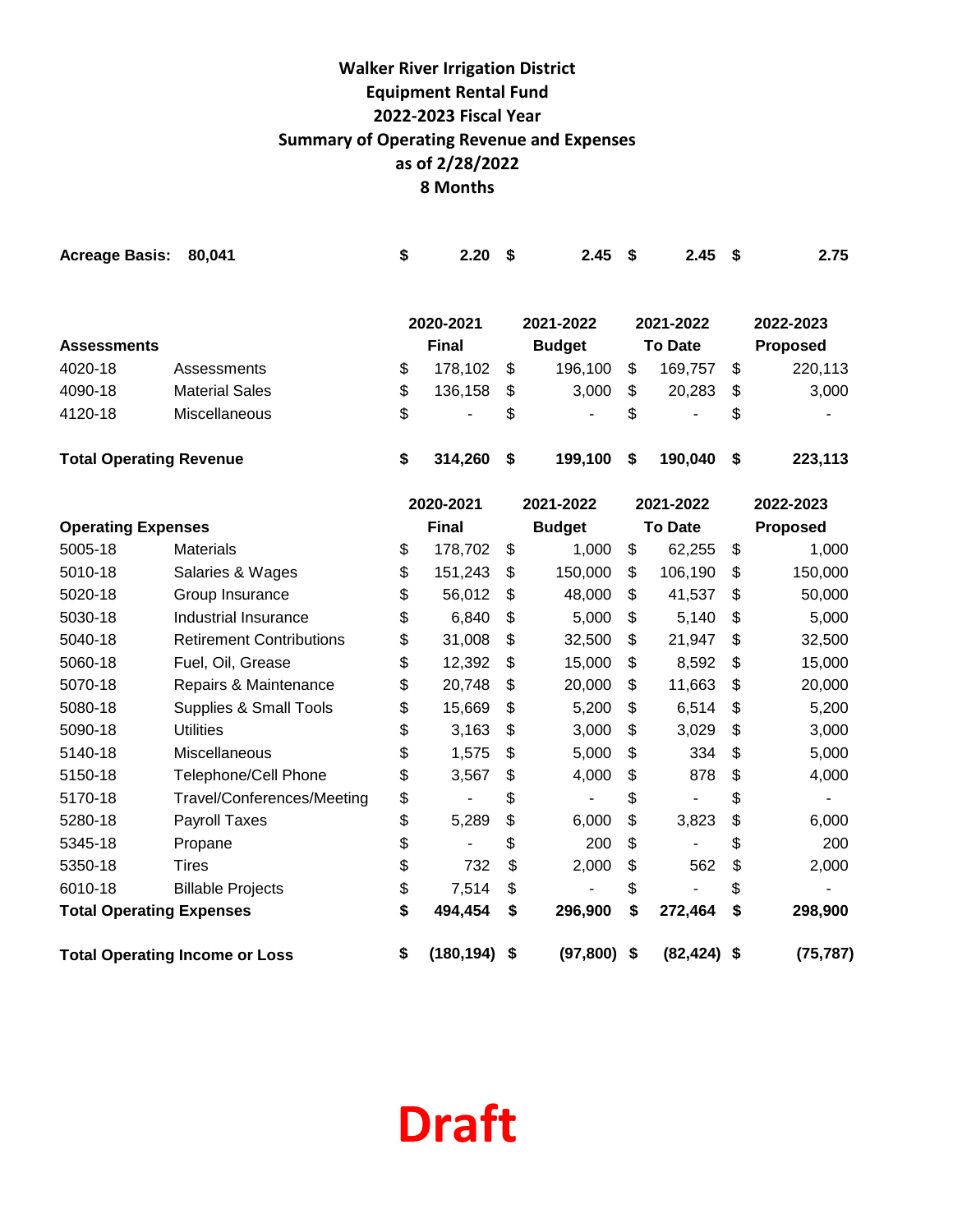# **Walker River Irrigation District Equipment Rental Fund 2022-2023 Fiscal Year Summary of Operating Revenue and Expenses as of 2/28/2022 8 Months**

|                                    |                                   | 2020-2021                     |        |     | 2021-2022 |                | 2021-2022       | 2022-2023 |        |
|------------------------------------|-----------------------------------|-------------------------------|--------|-----|-----------|----------------|-----------------|-----------|--------|
|                                    | <b>Non-Operating Revenue</b>      | <b>Final</b><br><b>Budget</b> |        |     |           | <b>To Date</b> | <b>Proposed</b> |           |        |
| 4070-18                            | <b>Outside Equipment Rental</b>   | \$                            | 5,013  | -\$ | 20,000    | \$             | 21,365          | \$        | 20,000 |
| 4075-18                            | Outside Labor Revenue             | \$                            | 37,370 | \$  | 20,000    | \$             | 4,735           | \$        | 20,000 |
| 4200-18                            | Interfund Equipment Rental Income | \$                            | ٠      | \$  | 20,000    | \$             | ۰.              | \$        | 20,000 |
| 4210-18                            | Interfund Labor Revenue           | \$                            | 38,102 | -\$ | 20,000    | \$             | ۰.              | \$        | 20,000 |
| 4090-18                            | Vehicle Sales                     | \$                            | ۰      | \$  | ٠         | \$             | ۰.              | \$        |        |
| 4120-18                            | Miscellaneous Revenue             | \$                            | ۰.     | \$  | ۰.        | \$             | ۰.              | \$        | ۰      |
| 4125-18                            | <b>Material Sales</b>             | \$                            | 35     | -\$ | 2,000     | \$             | ۰               | \$        | 2,000  |
| <b>Total Non-Operating Revenue</b> |                                   | \$                            | 80.520 | S   | 82,000    | S              | 26,100          | S         | 82,000 |

|                                     |                                           | 2020-2021 |                |    | 2021-2022     |      | 2021-2022      |    | 2022-2023 |  |
|-------------------------------------|-------------------------------------------|-----------|----------------|----|---------------|------|----------------|----|-----------|--|
| <b>Capital Outlay</b>               |                                           |           | <b>Final</b>   |    | <b>Budget</b> |      | <b>To Date</b> |    | Proposed  |  |
|                                     | Excavator                                 |           |                |    | -             |      |                |    |           |  |
|                                     | Trailer (Fuel)                            |           |                |    |               |      |                |    | 10,000    |  |
|                                     | New Vehicle                               |           |                |    | 45,000        | S    | 44,641         | \$ |           |  |
|                                     | Utility Tractor/brush hog                 |           |                |    | 25,000        | \$   |                |    | 25,000    |  |
|                                     | Chemical                                  |           |                |    |               | S    |                |    |           |  |
|                                     | Dump Truck                                |           |                |    |               | S    |                |    |           |  |
|                                     | Miscellaneous                             |           |                |    |               |      |                |    |           |  |
|                                     | <b>Backhoe</b>                            |           |                |    |               |      |                |    |           |  |
| 5510-18                             | Interfund Labor Expense                   |           |                |    |               |      |                |    |           |  |
| <b>Total Non-Operating Expenses</b> |                                           | S         | $\blacksquare$ | S  | 70,000        | S    | 44,641         | \$ | 35,000    |  |
|                                     | <b>Total Non-Operating Income or Loss</b> | \$        | 80,520         | \$ | 12,000        | - \$ | (18, 541)      | \$ | 47,000    |  |

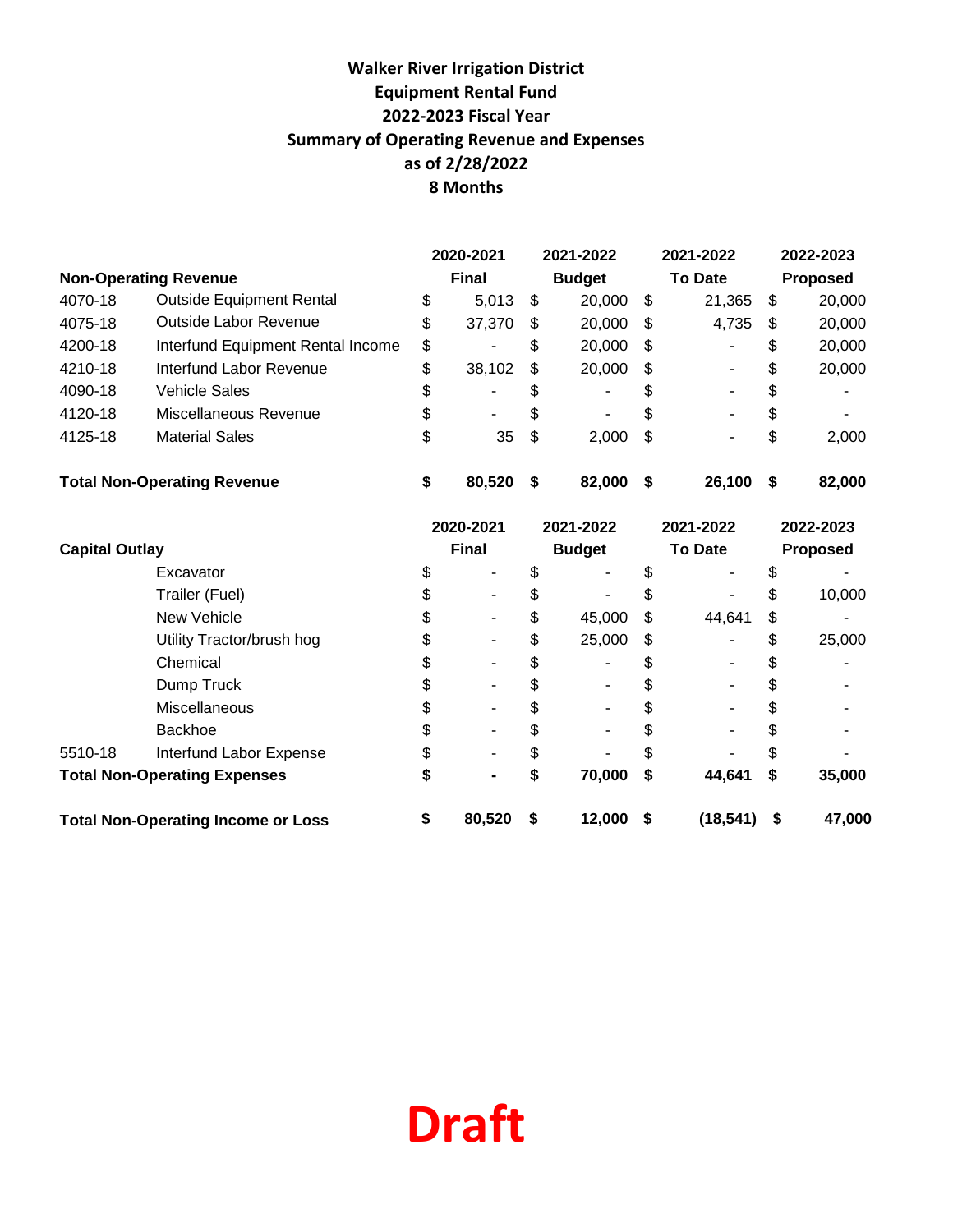#### **Walker River Irrigation District Equipment Rates 2022-2023 Fiscal Year**

| Code           | <b>Equipment</b>            | <b>Rental Rate</b>            | <b>WRID Interfund Rate</b>    |
|----------------|-----------------------------|-------------------------------|-------------------------------|
| E6/E9          | John Deere Backhoe          | \$110.00/Hr                   | \$100.00/Hr                   |
| E4/E8          | John Deere Long Reach       | \$140.00/Hr                   | \$115.00/Hr                   |
| E5             | Grader                      | \$110.00/Hr                   | \$90.00/Hr                    |
| E7/E10         | John Deere 250G LC Heavy    | \$140.00/Hr                   | \$115.00/Hr                   |
| D1             | <b>D5H Cat Dozer</b>        | \$110.00/Hr                   | \$95.00/Hr                    |
| T2/T6          | <b>Kenworth Transport</b>   | \$110.00/Hr                   | \$95.00/Hr                    |
| T <sub>3</sub> | <b>Peterbilt Dump Truck</b> | \$110.00/Hr                   | \$95.00/Hr                    |
| <b>T4</b>      | Int. 5yd Dump Truck (White) | \$70.00/Hr                    | \$60.00/Hr                    |
| C <sub>1</sub> | Bomag 2.8 HP                | \$90/day; \$400/wk; \$1400/mo | \$85/day; \$375/wk; \$1200/mo |
| C <sub>2</sub> | Multiquip 3.5 HP            | \$90/day; \$400/wk; \$1400/mo | \$85/day; \$375/wk; \$1200/mo |

**Pickups \$0.58/Mile.**

**All equipment includes equipment operator.**

**Charge for general labor \$35.00/hr.**

**Charge for framing/fabricating/specialized tasks. \$40.00/hr.**

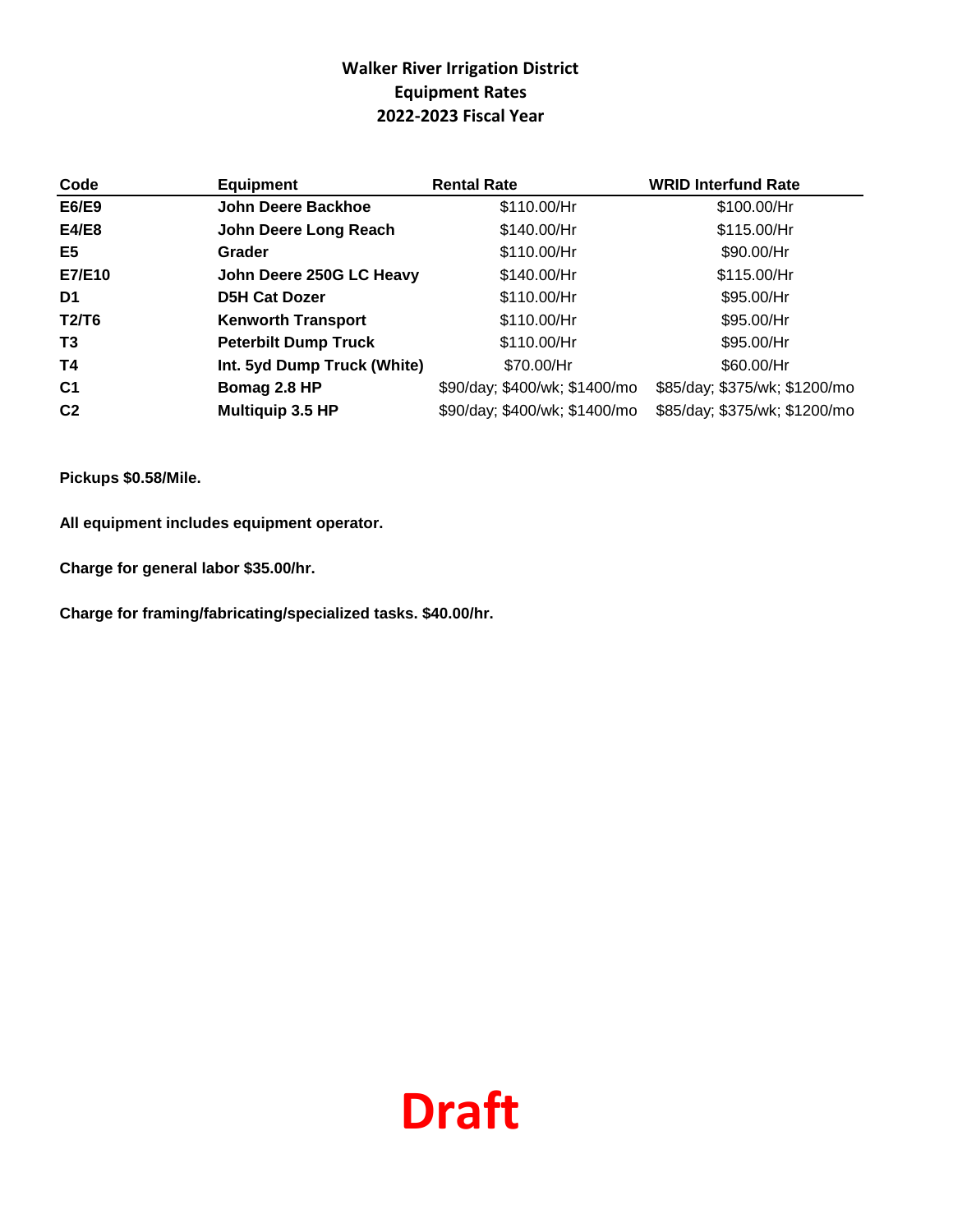# **8 Months Walker River Irrigation District Local #1 Fund Smith Valley Colony Drain 2022-2023 Fiscal Year Summary of Operating Revenue and Expenses as of 2/28/2022**

| <b>Acreage Basis:</b>          | 7769           | \$<br>1.00 <sub>1</sub> | \$            | 1.00      | - \$ | 1.00           | -\$             | 1.00      |
|--------------------------------|----------------|-------------------------|---------------|-----------|------|----------------|-----------------|-----------|
|                                |                | 2020-2021               |               | 2021-2022 |      | 2021-2022      |                 | 2022-2023 |
| <b>Assessments</b>             |                | <b>Final</b>            | <b>Budget</b> |           |      | <b>To Date</b> | <b>Proposed</b> |           |
| 4020-14                        | O & M Local #1 | \$<br>7,862             | -\$           | 7,570     | - \$ | 6,268          | \$              | 7,769     |
| <b>Total Operating Revenue</b> |                | \$<br>7.862             | - S           | 7,570     | - S  | 6,268          | - \$            | 7,769     |

|                                       |                                   | 2020-2021    |                |    | 2021-2022     |     | 2021-2022      | 2022-2023 |       |
|---------------------------------------|-----------------------------------|--------------|----------------|----|---------------|-----|----------------|-----------|-------|
| <b>Operating Expenses</b>             |                                   | <b>Final</b> |                |    | <b>Budget</b> |     | <b>To Date</b> | Proposed  |       |
| 5010-14                               | Salaries & Wages                  | \$           |                | \$ | 500           | -\$ |                | \$        | 500   |
| 5030-14                               | Industrial Insurance              | \$           |                | S  | 120           | \$. |                | S         | 120   |
| 5060-14                               | Fuel, Oil, Grease                 | \$           |                | \$ | 550           | -S  |                | \$        | 550   |
| 5070-14                               | Repair & Maintenance              | \$           |                | \$ | 5,000         | \$. |                | \$        | 5,199 |
| 5080-14                               | <b>Supplies &amp; Small Tools</b> | \$           |                | \$ | 200           | -S  |                | S         | 200   |
| 5140-14                               | Miscellaneous                     | \$           |                | \$ | 100           | \$. |                | \$        | 100   |
| 5210-14                               | Legal Counsel                     | \$           |                | \$ | 1,000         | \$  |                | \$        | 1,000 |
| 5280-14                               | Payroll Taxes                     | \$           |                | \$ | 100           | \$. |                | \$        | 100   |
| 5380-14                               | Surveying/Engineering             | \$           |                | \$ |               |     |                | \$        |       |
| 5510-14                               | Interfund Labor Expense           | \$           |                | \$ |               |     |                | S         |       |
| <b>Total Operating Expenses</b>       |                                   | \$           | $\blacksquare$ | \$ | 7,570         | S.  |                | S         | 7,769 |
| <b>Total Operating Income or Loss</b> |                                   | \$           | 7,862          |    |               |     | 6,268          | \$        |       |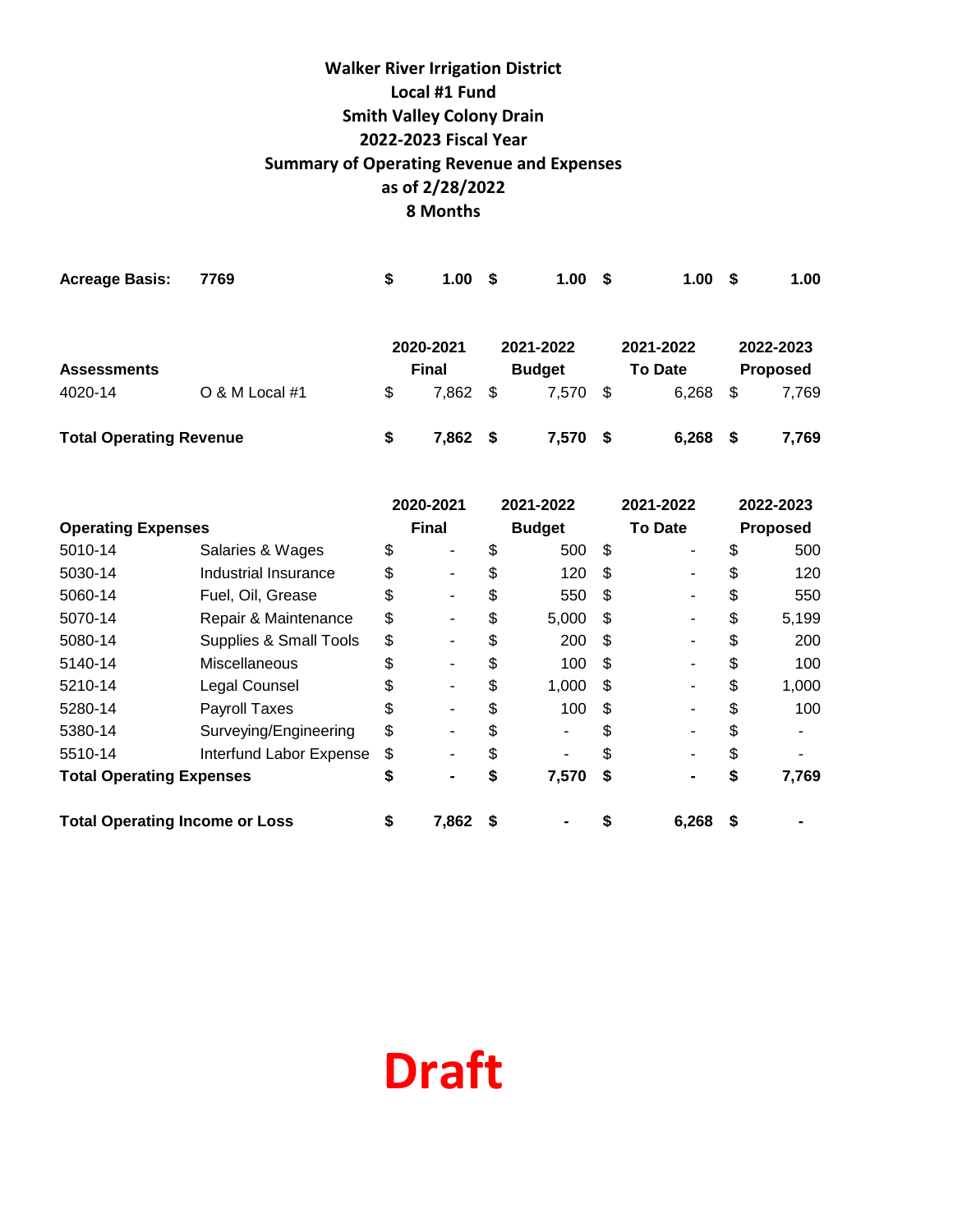# **8 Months Walker River Irrigation District Local # 2 Fund Wabuska West 2022-2023 Fiscal Year Summary of Operating Revenue and Expenses as of 2/28/2022**

| Acreage Basis: 14,434           |                         | \$ | 1.00                      | S              | 1.00                       | Ŝ. | 1.00                        | - \$            | 1.00                         |  |  |
|---------------------------------|-------------------------|----|---------------------------|----------------|----------------------------|----|-----------------------------|-----------------|------------------------------|--|--|
|                                 |                         |    | 2020-2021<br><b>Final</b> |                | 2021-2022<br><b>Budget</b> |    | 2021-2022<br><b>To Date</b> |                 | 2022-2023<br><b>Proposed</b> |  |  |
| 4020-15                         | O & M Local #2          | \$ | 15,164                    | $\mathfrak{S}$ | 14,434                     | \$ | 17,831                      | \$              | 14,434                       |  |  |
| <b>Total Operating Revenue</b>  |                         | \$ | 15,164                    | \$             | 14,434                     | \$ | 17,831                      | \$              | 14,434                       |  |  |
|                                 |                         |    | 2020-2021                 |                | 2021-2022<br>2021-2022     |    |                             |                 | 2022-2023                    |  |  |
| <b>Operating Expenses</b>       |                         |    | <b>Final</b>              |                | <b>Budget</b>              |    | <b>To Date</b>              | <b>Proposed</b> |                              |  |  |
| 5010-15                         | Salaries & Wages        | \$ | ۰                         |                | 3,000                      | \$ |                             | S               | 3,000                        |  |  |
| 5030-15                         | Industrial Insurance    | \$ |                           |                | 120                        | \$ |                             | \$              | 120                          |  |  |
| 5060-15                         | Fuel, Oil, Grease       | \$ | 5,078                     |                | 1,500                      | \$ | 2,171                       | \$              | 1,500                        |  |  |
| 5070-15                         | Repairs & Maintenance   | \$ | 340                       | \$             | 10,200                     | \$ | 9,943                       | \$              | 10,200                       |  |  |
| 5080-15                         | Supplies & Small Tools  | \$ | ٠                         | \$             | 238                        | \$ |                             | \$              | 238                          |  |  |
| 5140-15                         | Miscellaneous           | \$ |                           | \$             | 200                        | \$ |                             | \$              | 200                          |  |  |
| 5210-15                         | Legal Counsel           | \$ | 244                       |                | 1,000                      | \$ |                             | \$              | 1,000                        |  |  |
| 5280-15                         | Payroll Taxes           | \$ |                           | \$             | 100                        | \$ |                             | \$              | 100                          |  |  |
| 5380-15                         | Surveying/Engineering   | \$ |                           | \$             |                            | \$ |                             | \$              |                              |  |  |
| 5510-15                         | Interfund Labor Expense | \$ | 20,220                    |                |                            | \$ |                             | \$              |                              |  |  |
| <b>Total Operating Expenses</b> |                         |    | 25,882                    | \$             | 16,358                     | \$ | 12,114                      | S               | 16,358                       |  |  |

**Total Operating Income or Loss \$ (10,718) \$ (1,924) \$ 5,717 \$ (1,924)**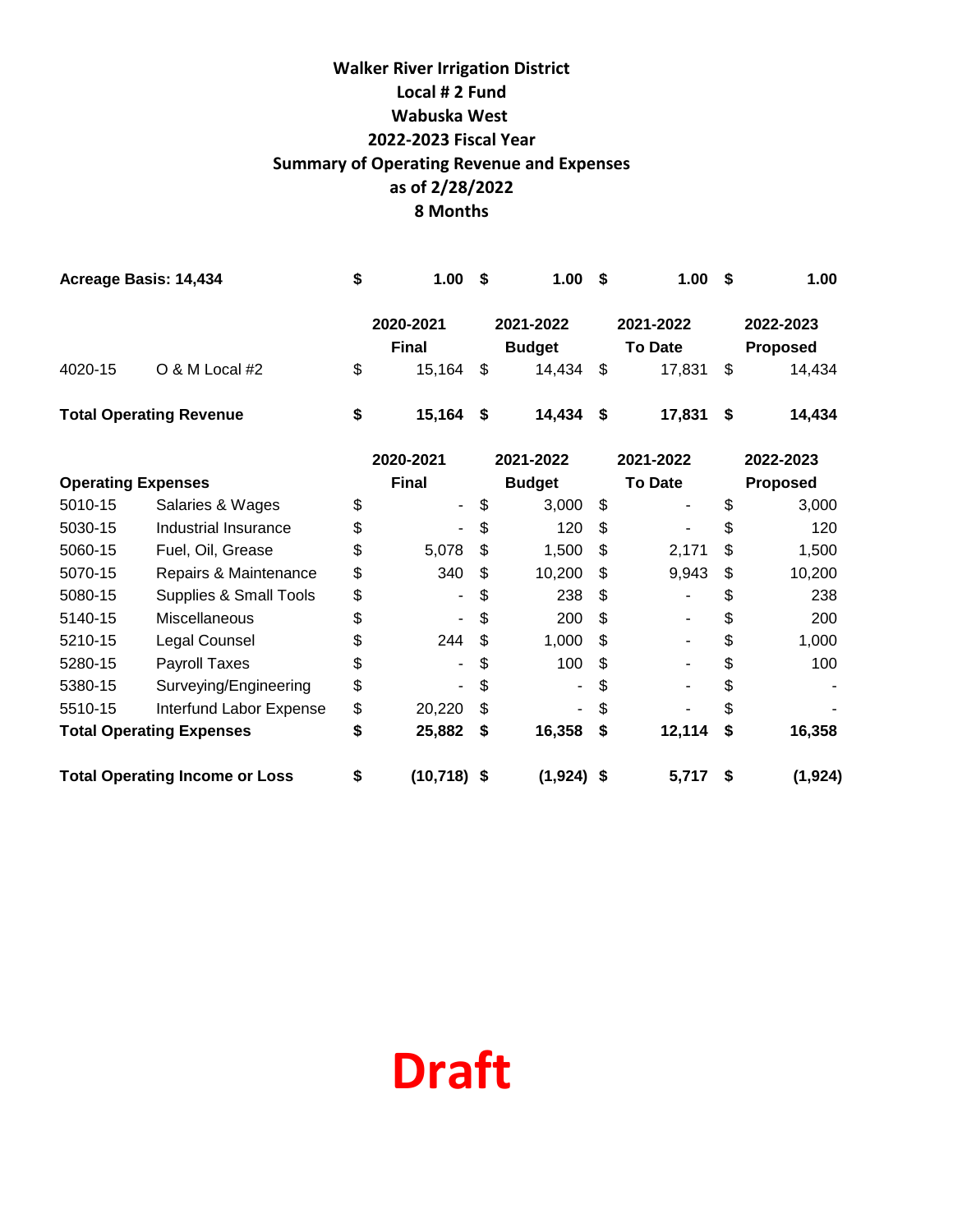# **8 Months Walker River Irrigation District Local #3 Main Drain - East Side 2022-2023 Fiscal Year Summary of Operating Revenue and Expenses as of 2/28/2022**

| <b>Acreage Basis:</b>                 | 26,405                  | \$<br>1.30   | \$            | 1.30          | S  | 1.30           | \$       | 1.30      |  |
|---------------------------------------|-------------------------|--------------|---------------|---------------|----|----------------|----------|-----------|--|
|                                       |                         | 2020-2021    |               | 2021-2022     |    | 2021-2022      |          | 2022-2023 |  |
| <b>Assessments</b>                    |                         | <b>Final</b> |               | <b>Budget</b> |    | <b>To Date</b> |          | Proposed  |  |
| 4020-16                               | O & M Local #3          | \$<br>34,226 | \$            | 34,327        | \$ | 31,057         | \$       | 34,327    |  |
| <b>Total Operating Revenue</b>        |                         | \$<br>34,226 | \$            | 34,327        | \$ | 31,057         | \$       | 34,327    |  |
|                                       |                         | 2020-2021    |               | 2021-2022     |    | 2021-2022      |          | 2022-2023 |  |
| <b>Operating Expenses</b>             |                         | <b>Final</b> | <b>Budget</b> |               |    | <b>To Date</b> | Proposed |           |  |
| 5010-16                               | Salaries & Wages        | \$           | \$            | 4,500         | \$ |                | \$       | 4,500     |  |
| 5030-16                               | Industrial Insurance    | \$           | \$            | 120           | \$ | -              | \$       | 120       |  |
| 5060-16                               | Fuel, Oil, Grease       | \$<br>1,789  | \$            | 1,500         | \$ | 1,726          | \$       | 1,500     |  |
| 5070-16                               | Repairs & Maintenance   | \$<br>3,163  | \$            | 30,400        | \$ | 914            | \$       | 23,533    |  |
| 5080-16                               | Supplies & Small Tools  | \$           | \$            | 300           | \$ |                | \$       | 300       |  |
| 5140-16                               | <b>Miscellaneous</b>    | \$<br>٠      | \$            | 274           | \$ |                | \$       | 274       |  |
| 5210-16                               | Legal Counsel           | \$<br>49     | \$            | 4,000         | \$ |                | \$       | 4,000     |  |
| 5280-16                               | Payroll Taxes           | \$           | \$            | 100           | \$ |                | \$       | 100       |  |
| 5380-16                               | Surveying/Engineering   | \$           | \$            |               | \$ |                | \$       |           |  |
| 5510-16                               | Interfund Labor Expense | \$<br>8,430  | \$            |               | \$ |                | \$       |           |  |
| <b>Total Operating Expenses</b>       |                         | \$<br>13,431 | \$            | 41,194        | \$ | 2,640          | \$       | 34,327    |  |
| <b>Total Operating Income or Loss</b> |                         | \$<br>20,795 | S             | $(6,868)$ \$  |    | 28,417         | \$       |           |  |

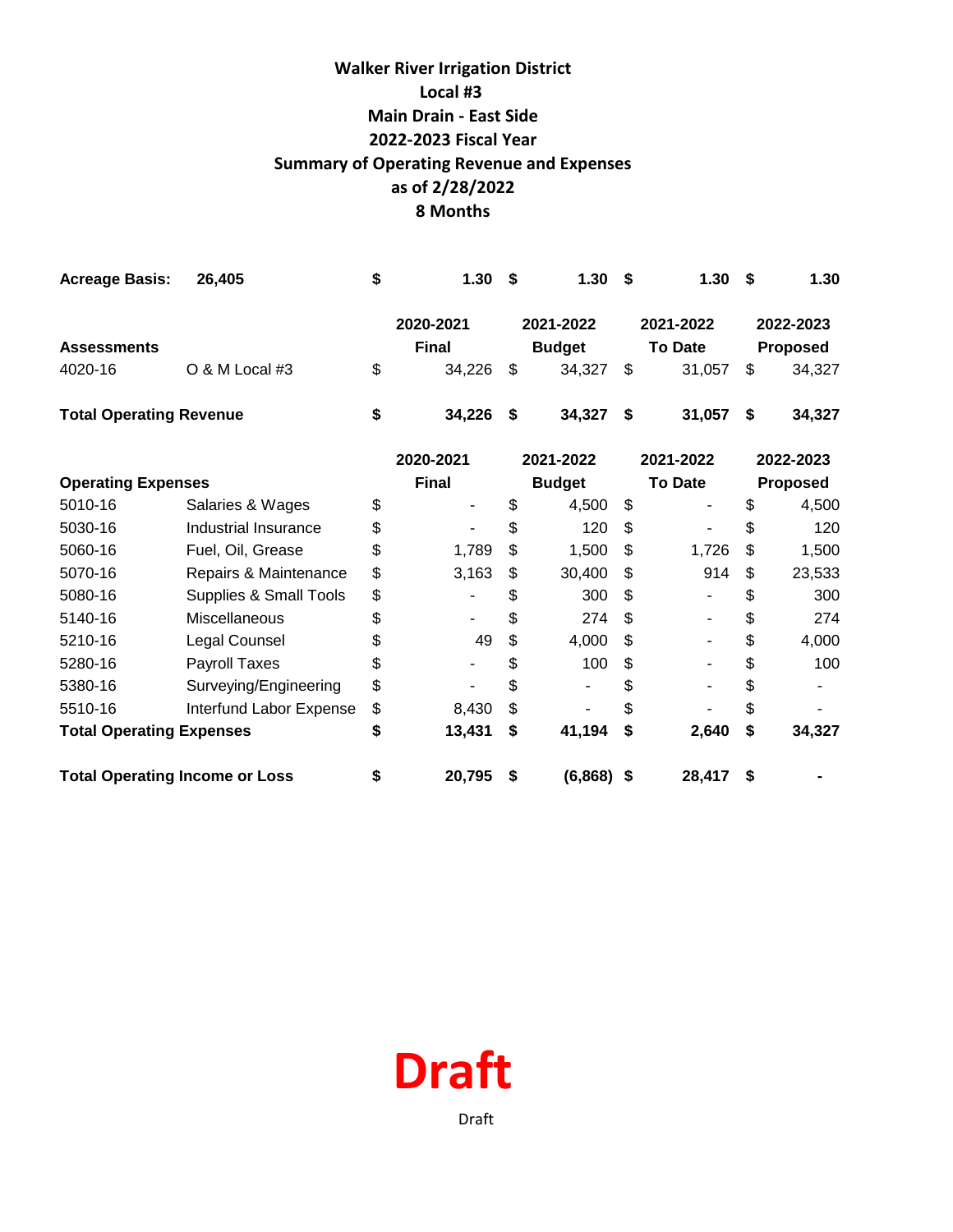### **as of 2/28/2022 Walker River Irrigation District Local #4 Saroni Canal 2022-2023 Fiscal Year Summary of Operating Revenue and Expenses 8 Months**

| <b>Acreage Basis:</b>                 |                                      | 3959 |                   |                |                          |               |                         |                          |               |                 |
|---------------------------------------|--------------------------------------|------|-------------------|----------------|--------------------------|---------------|-------------------------|--------------------------|---------------|-----------------|
|                                       | Assessment                           |      | \$                | 11.00          | \$                       | 11.00         | \$                      | 11.00                    | \$            | 11.00           |
|                                       | <b>Special Assessment</b>            |      | $\boldsymbol{\$}$ | 10.00          | $\overline{\mathbf{s}}$  | 5.00          | $\boldsymbol{\$}$       | 5.00                     | \$            | 8.00            |
|                                       |                                      |      |                   |                |                          |               |                         |                          |               |                 |
|                                       |                                      |      |                   | 2020-2021      |                          | 2021-2022     |                         | 2021-2022                |               | 2022-2023       |
| <b>Assessments</b>                    |                                      |      |                   | <b>Final</b>   |                          | <b>Budget</b> |                         | <b>To Date</b>           |               | <b>Proposed</b> |
| 4020-17                               | O & M General                        |      | \$                | 44,004         | \$                       | 43,307        | \$                      | 26,135                   | \$            | 43,549          |
|                                       | <b>Special Assessment (Projects)</b> |      | $\frac{1}{2}$     | 39,590         | $\frac{1}{2}$            | 19,685        | \$                      | 24,124                   | $\frac{1}{2}$ | 31,672          |
|                                       |                                      |      |                   |                |                          |               |                         |                          |               |                 |
| <b>Total Operating Revenue</b>        |                                      |      | \$                | 83,594         | \$                       | 62,992        | \$                      | 50,259                   | \$            | 75,221          |
|                                       |                                      |      |                   | 2020-2021      |                          | 2021-2022     |                         | 2021-2022                |               | 2022-2023       |
| <b>Operating Expenses</b>             |                                      |      |                   | <b>Final</b>   | <b>Budget</b>            |               |                         | <b>To Date</b>           | Proposed      |                 |
| 5010-17                               | Salaries & Wages                     |      | \$                | 13,600         | \$                       | 13,600        | \$                      | 6,800                    | \$            | 16,000          |
| 5030-17                               | Industrial Insurance                 |      | \$                | 611            | \$                       | 750           | \$                      | 329                      | \$            | 800             |
| 5060-17                               | Fuel, Oil, Grease                    |      | \$                | 991            | \$                       | 3,000         | \$                      | 648                      | \$            | 2,500           |
| 5070-17                               | Repair & Maintenance                 |      | \$                | 18,427         | \$                       | 20,000        | \$                      | 582                      | \$            | 16,000          |
| 5080-17                               | <b>Supplies &amp; Small Tools</b>    |      | \$                |                | \$                       | 500           | \$                      |                          | \$            | 500             |
| 5140-17                               | Miscellaneous                        |      | \$                | $\blacksquare$ | \$                       | 557           | \$                      |                          | \$            | 499             |
| 5150-17                               | Telephone/ Cell Phone                |      | \$                | 438            | \$                       | 800           | \$                      | 148                      | \$            | 500             |
| 5210-17                               | Legal Counsel                        |      | \$                | 98             | \$                       | 2,000         | \$                      | ÷,                       | \$            | 2,000           |
| 5270-17                               | <b>Computer Expense</b>              |      | \$                | 170            | \$                       | 1,000         | \$                      | 105                      | \$            | 500             |
| 5280-17                               | <b>Payroll Taxes</b>                 |      | \$                | 1,168          | \$                       | 1,250         | \$                      | 622                      | \$            | 1,250           |
| 5380-17                               | Surveying/Engineering                |      | \$                | 20,854         | \$                       |               | \$                      | 18,964                   | \$            | $\blacksquare$  |
| 6002-17                               | <b>Saroni Projects</b>               |      | \$                | Ξ              | $\overline{\mathcal{L}}$ | 19,795        | $\overline{\mathbf{S}}$ | Ξ                        | $\frac{1}{2}$ | 31,672          |
| 6003-17                               | Ditch Vehicle Expense                |      | \$                | 180            | \$                       | 1,000         | \$                      | $\overline{\phantom{a}}$ | \$            | 500             |
| 5510-17                               | Interfund Labor Expense              |      | \$                | 2,160          | \$                       |               | \$                      |                          | \$            | 2,500           |
| <b>Total Operating Expenses</b>       |                                      |      | \$                | 58,697         | \$                       | 64,252        | \$                      | 28,198                   | \$            | 75,221          |
| <b>Total Operating Income or Loss</b> |                                      |      | \$                | 24,897         | \$                       | $(1,260)$ \$  |                         | 22,061                   | \$            |                 |
| Projects                              |                                      |      |                   |                |                          |               |                         |                          |               |                 |
| 4140-17                               | Project Revenue                      |      | \$                |                | \$                       |               | \$                      | 1,819.00                 | \$            |                 |